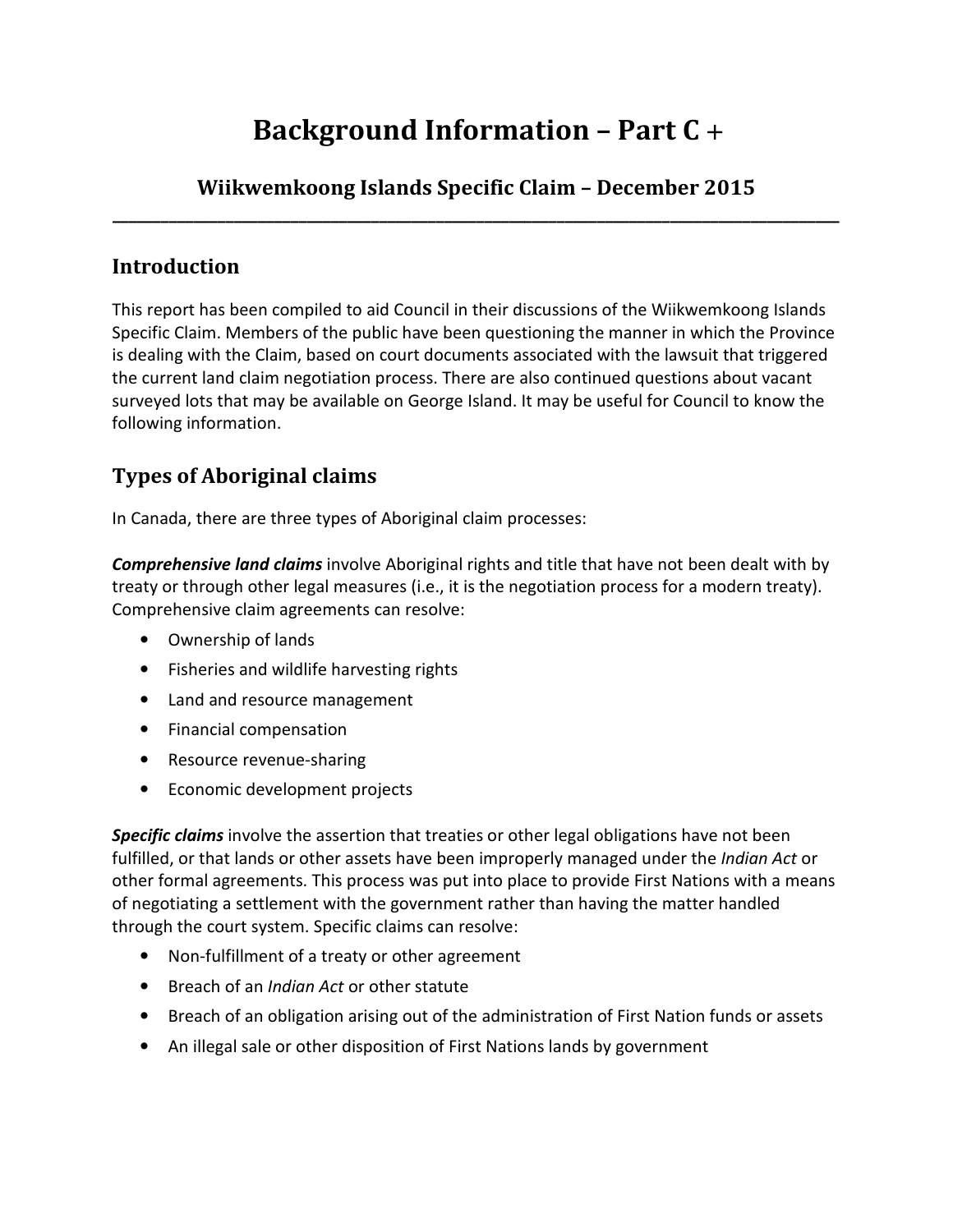If the federal government decides not to negotiate a specific claim, the First Nation may i) resubmit the claim with new evidence and/or legal arguments; ii) file a lawsuit against the federal government, or iii) petition the Indian Specific Claims Commission (ISCC) for an inquiry.

 *Other claims* are those that do not meet the federal government's criteria for either a comprehensive or specific claim, but which still have merit, and should be resolved. There are two types: i) cases in which Aboriginal title was dealt with, but not to the standards for the time period in which they were handled, and ii) cases in which the claim has moral grounds to be accepted and resolved through an alternative legal process.

#### *Timeline of the Islands Specific Claim*

1984 – Wiikwemkoong's claim to 41 islands is submitted to Canada.

1995 – Canada provides Wiikwemkoong with its preliminary position on the claim.

1996 – Wiikwemkoong provides Canada with more historical/legal data. Canada again rejects the 41 Islands Claim.

1997-98 – Wiikwemkoong files a lawsuit against Canada and Ontario for 41 Islands, then expands it to include about 23,000 islands.

Mar 1998 – Judge Poupore orders that the Province must notify and consult with Wiikwemkoong for any transactions dealing with Crown lands on the relevant islands.

Oct 1998 – Canada and Ontario each file a Statement of Defence with the Court.

Dec 1998 – Canada offers to re-assess its position and resolve matters through negotiation rather than the courts.

2001 – Canada says it cannot finance costs of negotiation outside the Claims process.

2004 – Canada offers to negotiate under its Specific Claims process, but sets out preconditions that Wiikwemkoong does not accept.

2006 – Canada withdraws its preconditions. Negotiations on the 41 Islands Claim can begin without prejudice to the remainder of Wiikwemkoong's claim and interests.

### **From 41 islands claim to 23,000 islands lawsuit to 41 islands claim**

 As the timeline at left demonstrates, the current proposed settlement agreement is the result of over thirty years of events that began and appear to be ending with a specific claims process. In between, after having their claim rejected by Canada on several occasions, Wiikwemkoong filed a lawsuit with the Ontario Superior Court in 1996, against Canada and the Province of Ontario.

 The Statement of Defence that was provided to the Court by Ontario has been of particular interest to some members of the public, who have written letters to the Municipality and to the Province, quoting those parts of the Statement that they believe "prove" that Wiikwemkoong's Claim is invalid.

 In an adversarial legal system, a Statement of Defence will challenge the plaintiff's version of some if not all of the events that are described in the plaintiff's Statement of Claim. The merit of these opposing positions is decided by an impartial third party who weighs all of the available evidence.

 No-one can fairly conclude that a plaintiff's lawsuit is valid or invalid by considering only a defendant's declarations. For example, Ontario's Statement of Defence contains the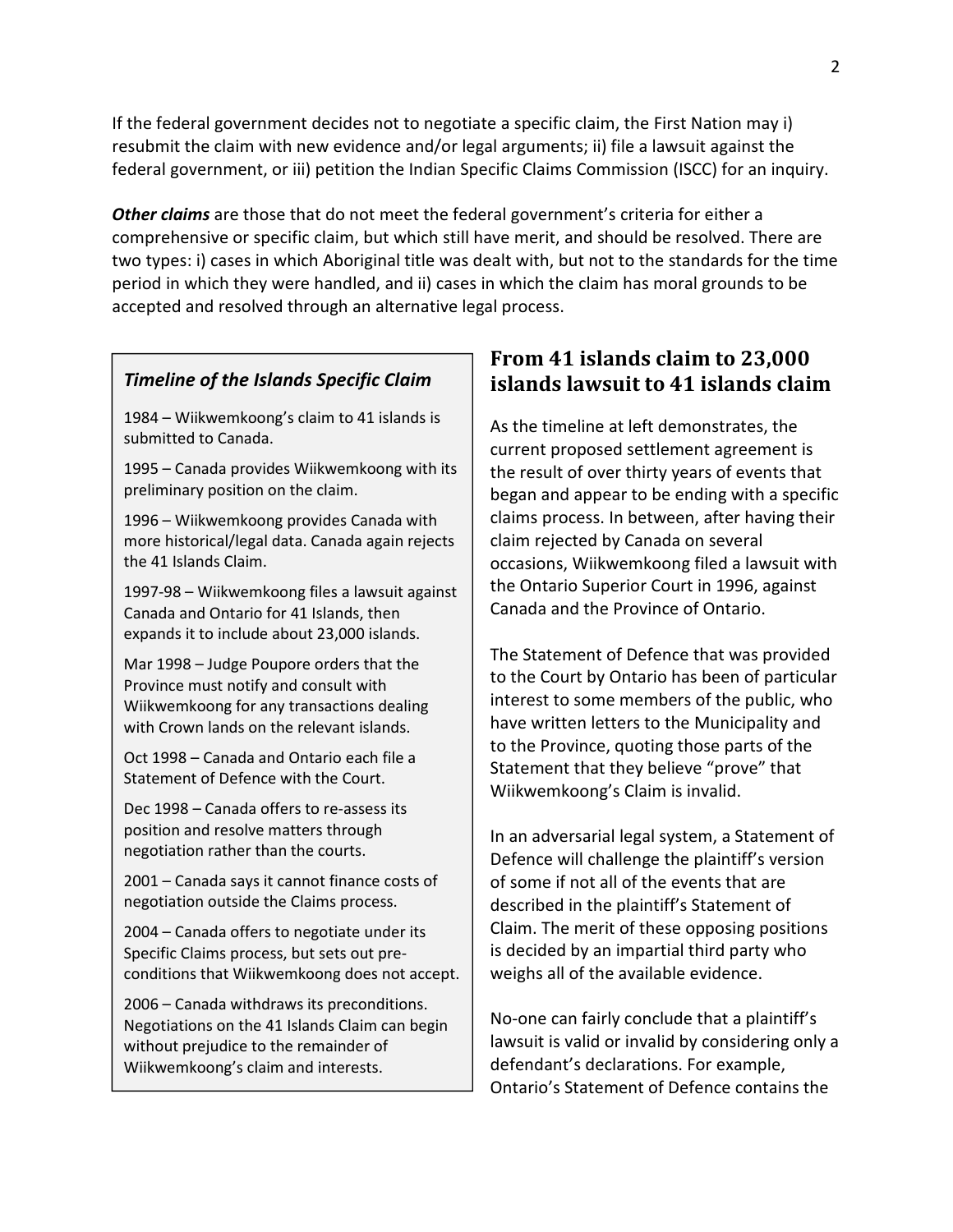following assertion about the timing of Wiikwemkoong's lawsuit, arguing that the court case should not be allowed to go forward:

 *The effects of the plaintiff's delay* 

 *91. The events, acts and alleged omissions in respect of which the plaintiff chiefly seeks relief and which are foundational to and determinative of any and all other breaches alleged by the plaintiff occurred in 1862.* 

 *92. Notice of the action was given in 1997 and the action was commenced in December, 1997. Throughout the period between the events, acts and alleged omissions on which the plaintiff now bases its claim and the date of commencement of the action the plaintiff had full knowledge of those events, acts and alleged omissions and of the claim that it now asserts. The delay of more than a century and a third in bringing the action gives rise to a reasonable inference of acquiescence by the plaintiff. The action is therefore barred by the equitable doctrine of laches.* 

 In response, Wiikwemkoong might have (for example) submitted evidence showing that the Band complained repeatedly of the "events, acts and alleged omissions" that it was suing for; that governments did not respond to their complaints; that beginning in 1923 and up until 1951 it was a criminal offence for a First Nation to raise money or to hire a lawyer to pursue land claim matters; that the federal government did not have a land claims process until 1973…and so on. Without knowing the law, as well as Wiikwemkoong's or Canada's responses to this issue, it is impossible to gauge whether or not Ontario's argument has any validity.

 There are also instances where Ontario's Statement of Defence takes one position on a topic and Canada's Statement of Defence takes another:

 *36. The islands other than Manitoulin described in any of Schedules A, B and E to the amended statement of claim were uninhabited and unoccupied at all times prior to a date subsequent to 1882. No predecessor of any member of the plaintiff occupied any of those islands other than Manitoulin or any part of them at any*  time.  *time. (Ontario's Statement of Defence, 1998)* 

 *19. This Defendant admits that the Chippewas and the Ottawa First Nations, as well as other First Nations, intermittently used and occupied the Islands of the Manitoulin Island group and the surrounding waters at some period of time prior to 1836. This Defendant has no knowledge of the specifics of the time and use made of the land and surrounding waters by the ancestors of the Plaintiff First Nation from time immemorial.* 

 *(Canada's Statement of Defence, 1998)*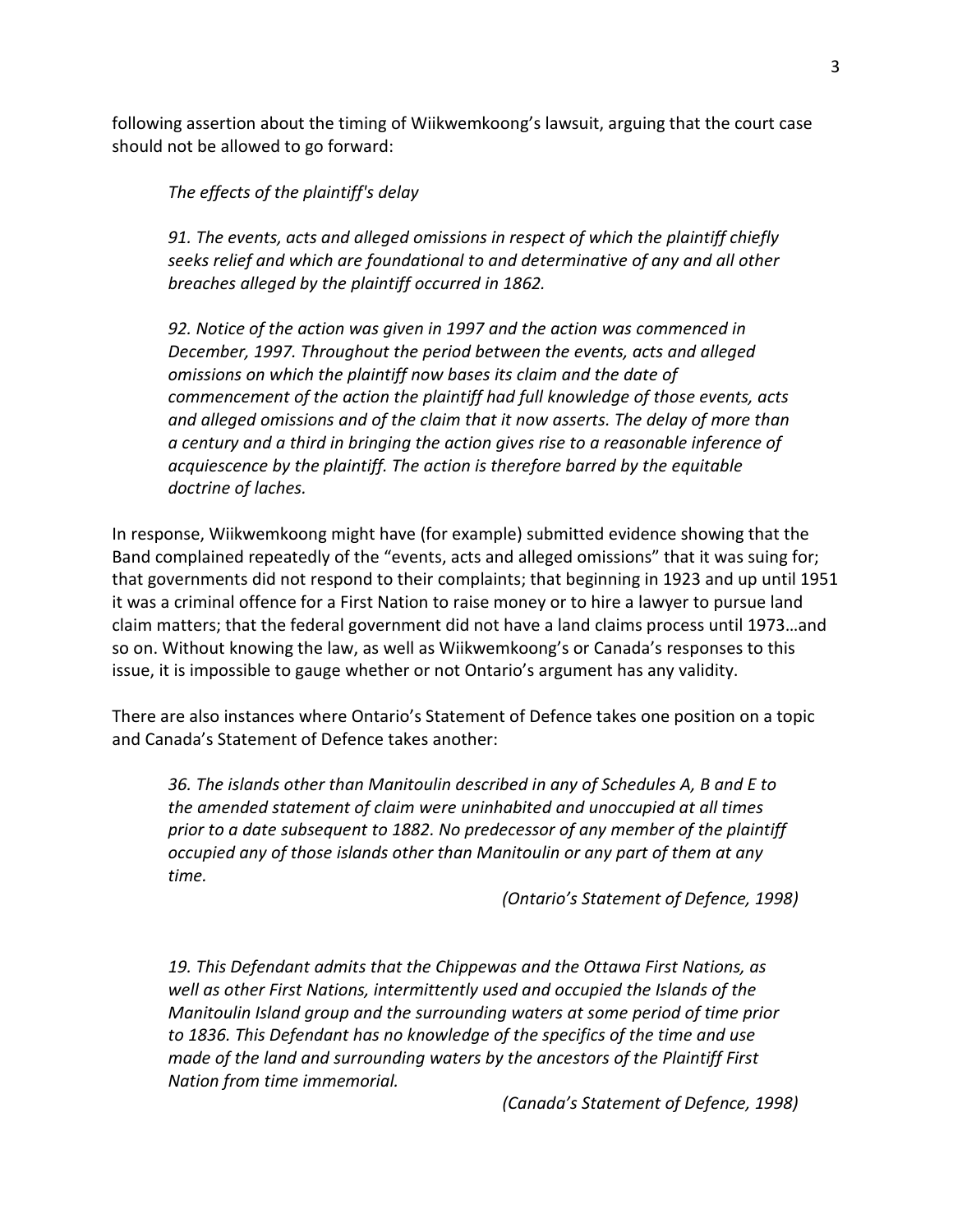It is important to consider not only the context of the court documents, but their timing relative to the current public consultation period. Wiikwemkoong's Statement of Claim was filed with the Court in 1996 and amended in 1998. The Statements of Defence for Canada and Ontario are each dated October 1998. Two months later, Canada offered to re-assess its position and negotiate a settlement of the matter outside the court system. Ontario's position obviously has changed since its 1998 Statement of Defence, otherwise the proposed settlement lands would not be on the table today for public comment.

 Since Canada's 1998 offer to discuss a settlement of Wiikwemkoong's claim rather than continue with the lawsuit, seventeen years of additional historical and legal research has been conducted and evaluated during the negotiations, which now include only Wiikwemkoong and Ontario (but still under the federal specific claims process). If for some reason Wiikwemkoong's lawsuit was revived today, it is likely that none of the original parties would be willing to rely solely on the court documents that they filed in 1998.

### **The identification of additional vacant lots on George Island**

 Some confusion remains over the existence of vacant lots on George Island that could be developed by the Municipality. This belief may stem from an old assessment map of the Island. It shows what appear to be property boundaries along the west side of the Island and in a section of land that lies between two cottage properties facing Killarney village (highlighted in yellow on the attached map). However, the map of George Island that was generated through the Crown Land Use Atlas shows only Crown land in those same areas of the Island (shown in beige on the attached map).

 The Municipal Property Assessment Corporation (MPAC) was provided with both of the maps. Their Manager of Valuation and Customer Relations for the District has confirmed that there are no additional vacant lots on George Island. The map obtained from the Crown Land Use Atlas is the correct one.

 [*NOTE: Years ago, MPAC periodically created maps of properties, which were available for purchase by municipalities. MPAC no longer produces those maps for sale, but municipalities often continue to consult the old ones for various purposes, because the roll number is shown on each lot, and they are useful for understanding the relative locations of properties.*]

adele Loosemore

\_\_\_\_\_\_\_\_\_\_\_\_\_\_\_\_\_\_\_\_\_\_\_\_\_\_\_\_\_\_

 Adele Loosemore Project Manager Project Manager<br>December 3<sup>rd</sup>, 2015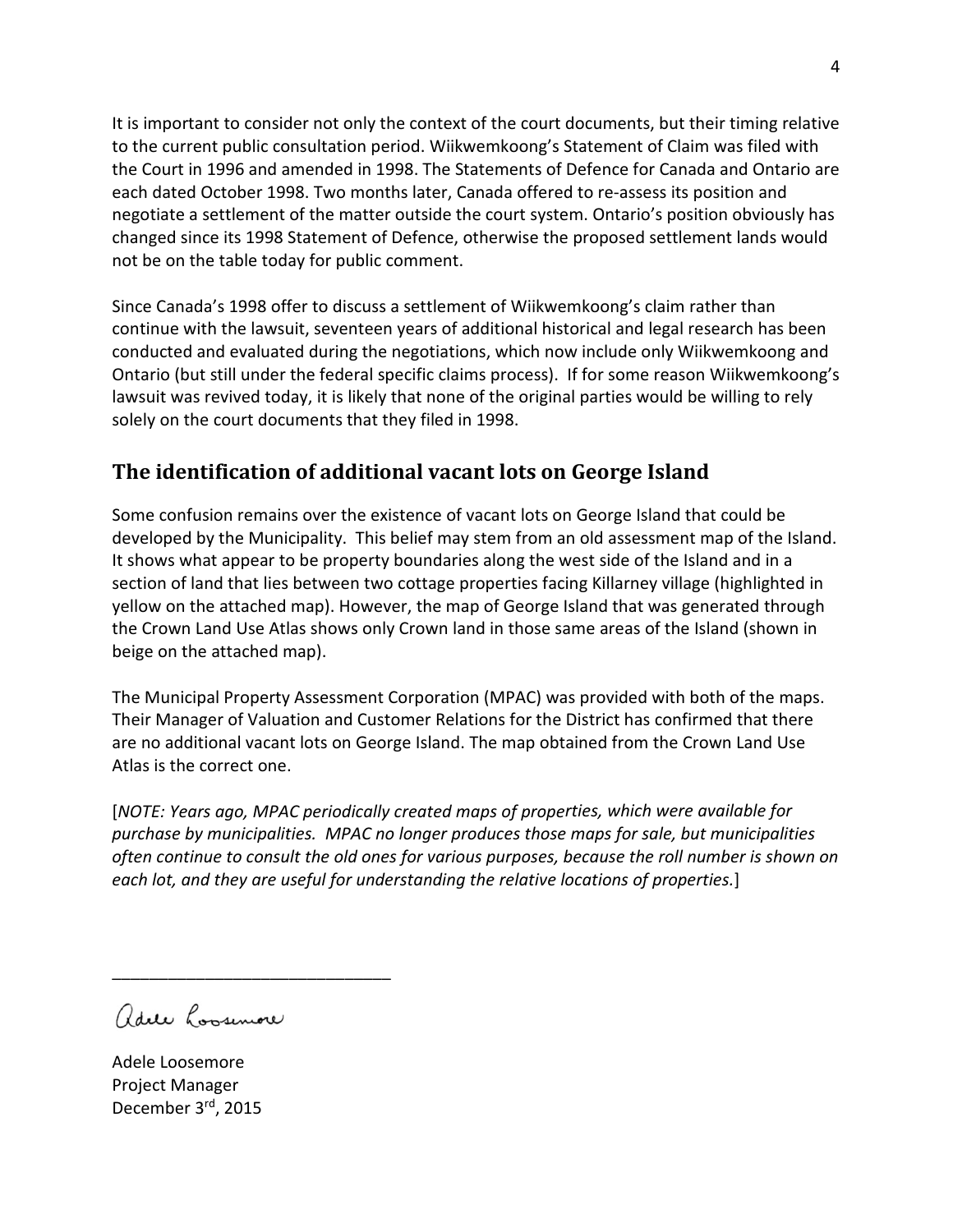